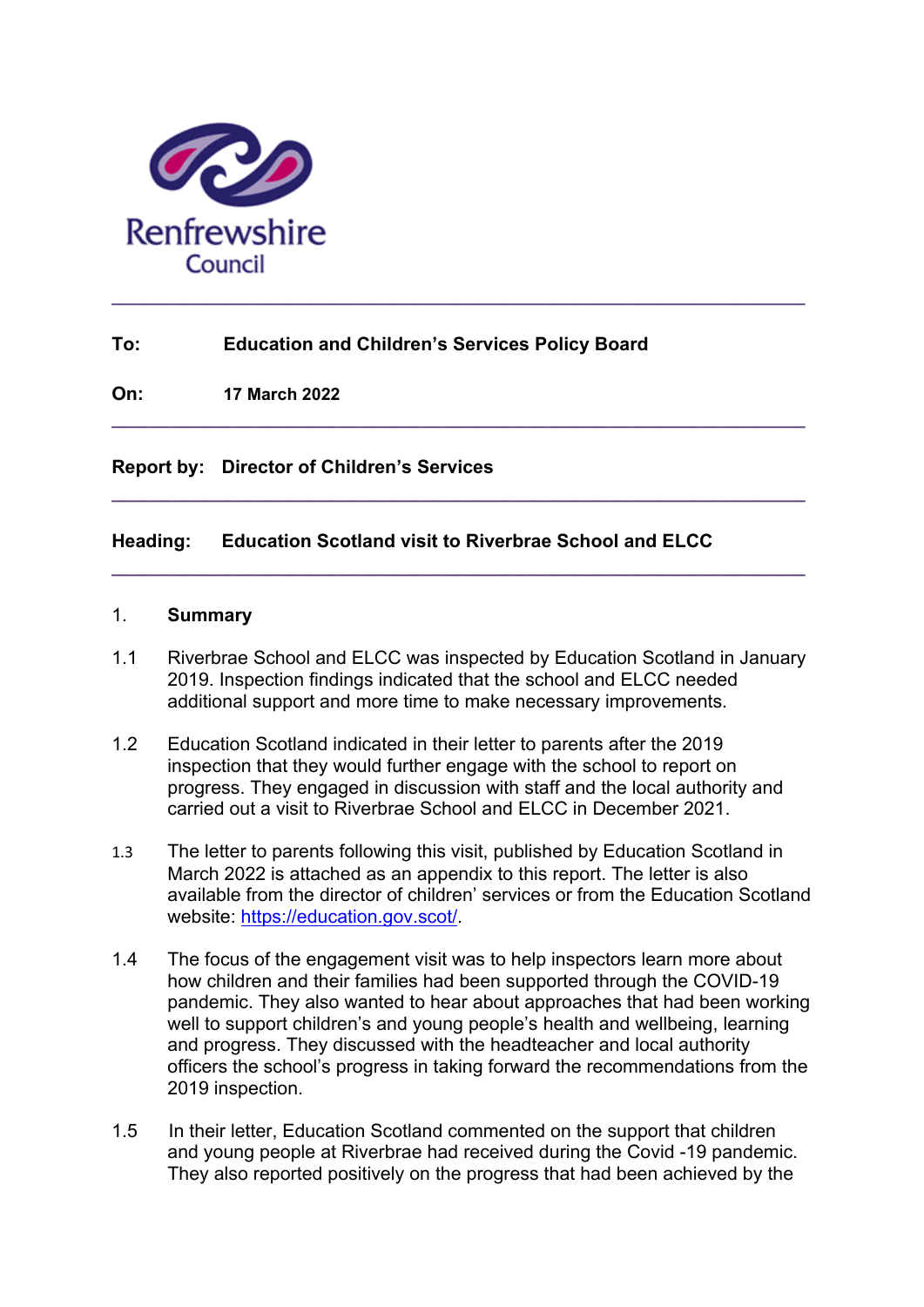school towards the recommendations from the previous inspection. The letter summarises this progress including the following key points:

- The headteacher has been successful in creating a positive, caring culture at Riverbrae School. Senior leaders are encouraging staff to take on leadership roles. An increasing number of staff are taking on additional responsibilities well;
- Despite the challenges of the pandemic, new approaches to tracking and monitoring have been adopted well by staff and the curriculum is developing effectively;
- Teachers and practitioners are planning learning at the broad general education and senior phase more effectively;
- At the senior phase, young people now follow bespoke individualised learning programmes incorporating a mixture of National Qualifications and personal achievement awards;
- Senior leaders and practitioners in the nursery have compiled new and improved processes to assess, track, plan and monitor children's progress more effectively ; and
- During the pandemic, nominated staff across the school and nursery took a lead role in developing the curriculum successfully. The new approaches are ambitious and meet better the needs and interests of learners.
- 1.6 Inspectors recognised the impact of Covid-19 on the ability of the school and ELCC to fully realise improvements on the areas identified at the last inspection. Recognising the progress made however, they have asked the local authority to submit a report on continued progress within one year of the publication of the letter. They have indicated that they will work together with local authority officers following submission of the report regarding what happens next.

**\_\_\_\_\_\_\_\_\_\_\_\_\_\_\_\_\_\_\_\_\_\_\_\_\_\_\_\_\_\_\_\_\_\_\_\_\_\_\_\_\_\_\_\_\_\_\_\_\_\_\_\_\_\_\_\_\_\_\_\_\_\_\_\_\_\_\_** 

## 2. **Recommendations**

2.1 Members of the Education and Children's Services Policy Board are asked to note the positive progress in Riverbrae school and ELCC as noted in the Education Scotland letter of 1 March 2022.

\_\_\_\_\_\_\_\_\_\_\_\_\_\_\_\_\_\_\_\_\_\_\_\_\_\_\_\_\_\_\_\_\_\_\_\_\_\_\_\_\_\_\_\_\_\_\_\_\_\_\_\_\_\_\_\_\_

# 3. **Background**

- 3.1 Education Scotland's letters to parents are published online by Education Scotland.
- 3.2 Riverbrae school and nursery opened in August 2017. It is a purpose built facility provided by Renfrewshire Council for children with complex additional support needs.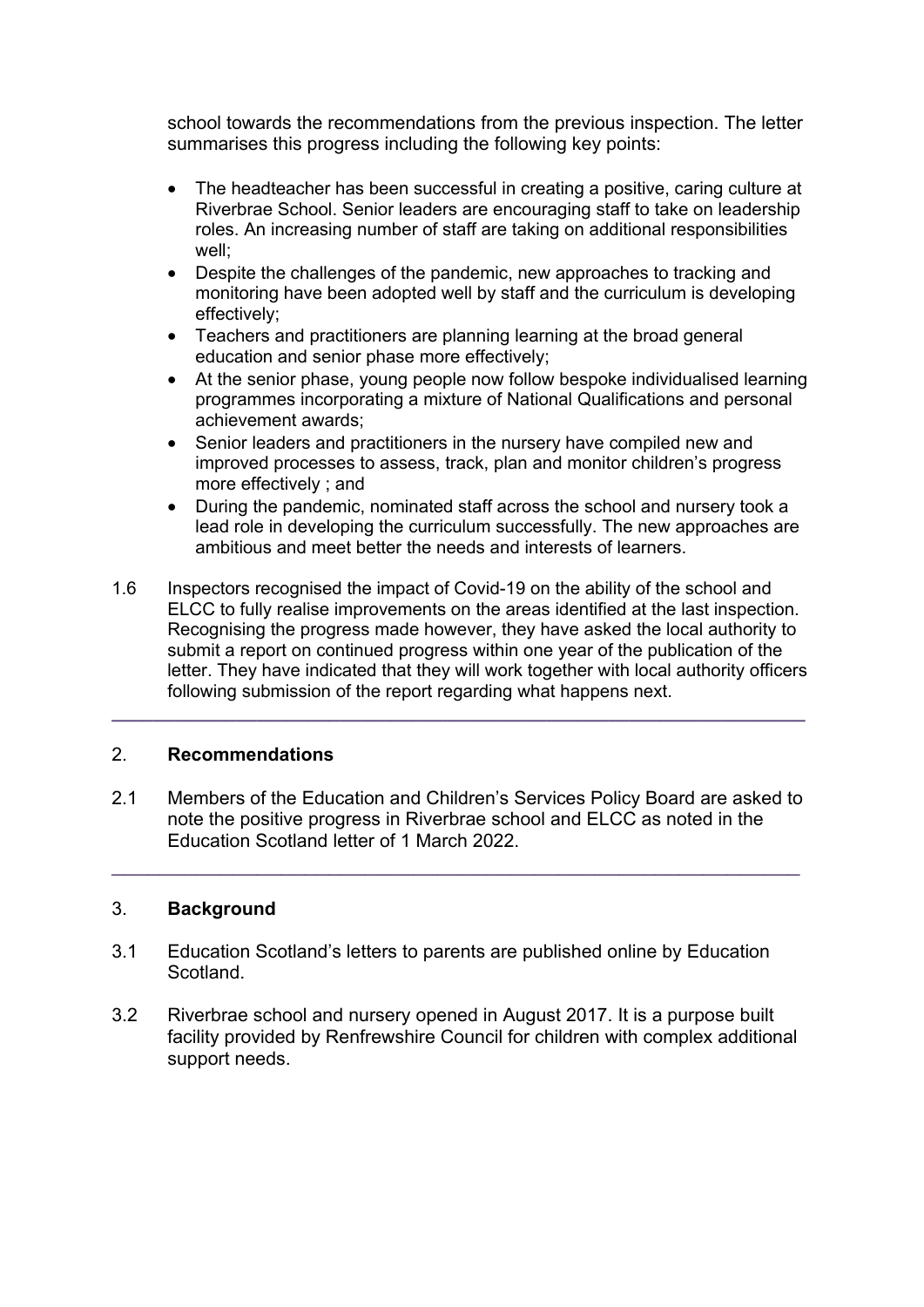- 3.3 An Education Scotland inspection of Riverbrae school and ELCC took place in 2019. The four recommendations for improvement were as follows:
	- Strengthen the leadership of the school and nursery to increase the pace of change. The senior leadership team need to provide clear direction for school and nursery improvement. In doing so, more leadership opportunities should be provided for children, young people and staff.
	- Improve approaches to the assessment, tracking and monitoring of children's and young people's progress. Ensure there are clear processes in place which are used effectively by all staff so that children and young people can better achieve their full potential.
	- Develop the curriculum across the school and nursery, taking due account of national guidance and expectations. In so doing, ensure that the curriculum enables children and young people to make sustained progress.
	- Raise attainment and achievement across the school and nursery through increased expectations of what children and young people can achieve
- . 3.6 Education Scotland planned to return to carry out a further inspection within one year of publication of the 2019 letter to parents. Due to the Covid-19 pandemic, inspections were paused however towards the end of 2021 Education Scotland planned a series of engagement visits with schools due to be inspected, recognising the recovery context all schools were working within.
- 3.7 The visit to Riverbrae school and ELCC took place on 8/9 December 2021. The visit was a positive experience for all involved. Inspectors met with a range of stakeholders, and professional dialogue took place between staff, inspectors and local authority officers.
- 3.8 Notable improvements regarding the four recommendations from the previous inspection were highlighted and it has been acknowledged that despite the Covid-19 pandemic, the school has made significant progress.
- 3.7 Children's services welcome the process of audit undertaken by Education Scotland as supportive to continuous improvement in Renfrewshire education establishments. The inspection report will be used by the school and the service in the context of supporting and developing the quality of educational provision.

**\_\_\_\_\_\_\_\_\_\_\_\_\_\_\_\_\_\_\_\_\_\_\_\_\_\_\_\_\_\_\_\_\_\_\_\_\_\_\_\_\_\_\_\_\_\_\_\_\_\_\_\_\_\_\_\_\_\_\_\_\_\_**

## **Implications of the Report**

- 1. **Financial:** None
- 2. **HR & Organisational Development**: None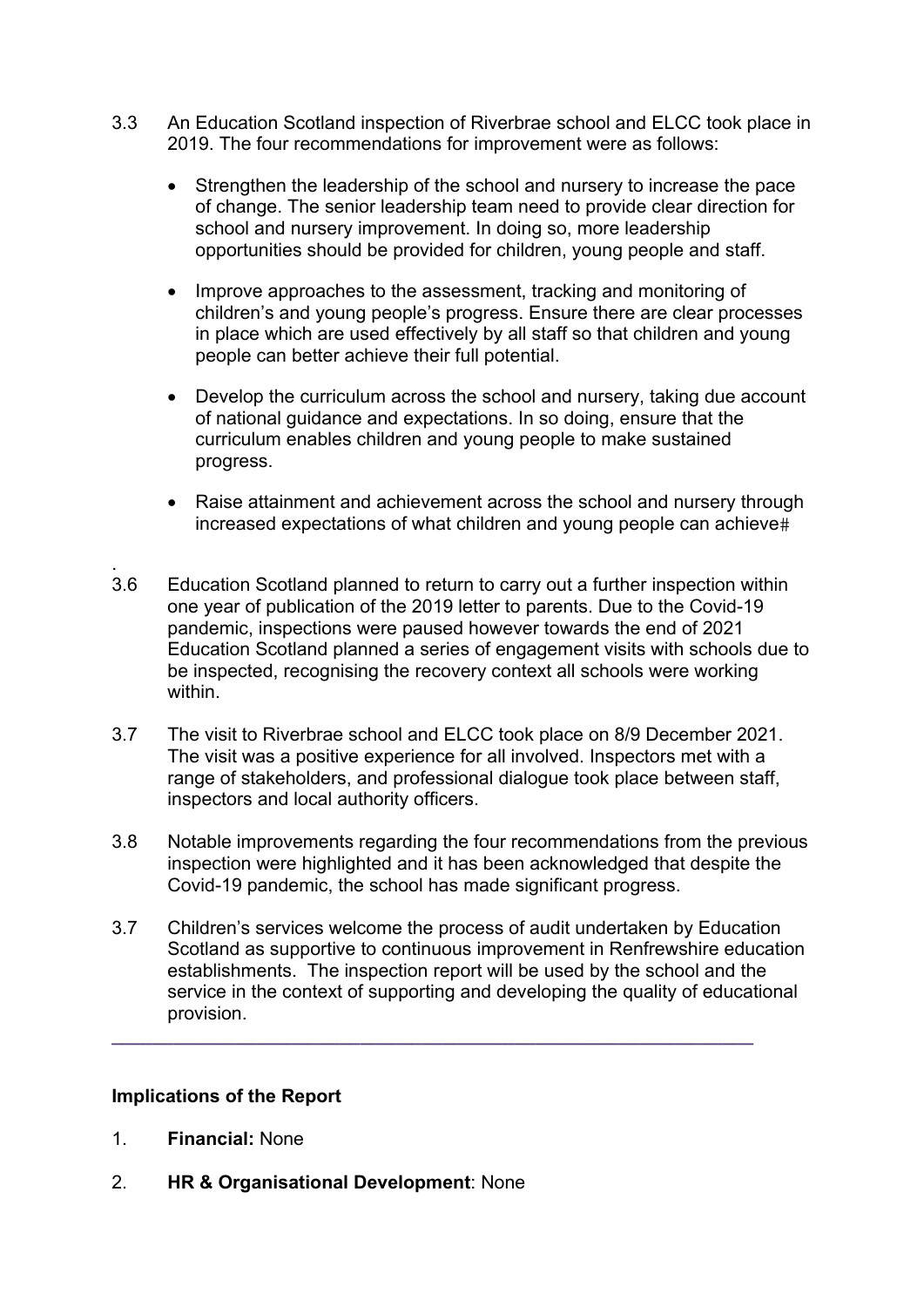## 3. **Community/Council Planning –**

- Our Renfrewshire is thriving: high standards of education provision ensure that children and young people are given the best start in life so that they promote and contribute to a more prosperous, fairer society.
- Our Renfrewshire is well by providing an environment which encourages care, welfare and development, establishments play a crucial role in developing children and young people so that they become responsible citizens. The establishment's success in promoting wellbeing is evaluated as part of the inspection process.
- 4. **Legal:** None
- 5. **Property:** None
- 6. **Information Technology:** None

## 7. **Equality & Human Rights**

The Recommendations contained within this report have been assessed in relation to their impact on equalities and human rights. No negative impacts on equality groups or potential for infringement of individuals' human rights have been identified arising from the recommendations contained in the report because it is for noting only. If required following implementation, the actual impact of the recommendations and the mitigating actions will be reviewed and monitored, and the results of the assessment will be published on the Council's website.

- 8. **Health & Safety:** None
- 9. **Procurement:** None
- 10. **Risk:** None
- 11. **Privacy Impact:** None
- 12. **Cosla Policy Position:** Not applicable
- 13. **Climate Risk** None

## **List of Background Papers**

None

**Author:** Susan Bell, Education Manager, Tel:-07983855712

**\_\_\_\_\_\_\_\_\_\_\_\_\_\_\_\_\_\_\_\_\_\_\_\_\_\_\_\_\_\_\_\_\_\_\_\_\_\_**\_\_\_\_\_\_\_\_\_\_\_\_\_\_\_\_\_\_\_

**\_\_\_\_\_\_\_\_\_\_\_\_\_\_\_\_\_\_\_\_\_\_\_\_\_\_\_\_\_\_\_\_\_\_\_\_\_\_\_\_\_\_\_\_\_\_\_\_\_\_\_\_\_\_\_\_\_\_\_\_\_\_\_\_\_\_\_**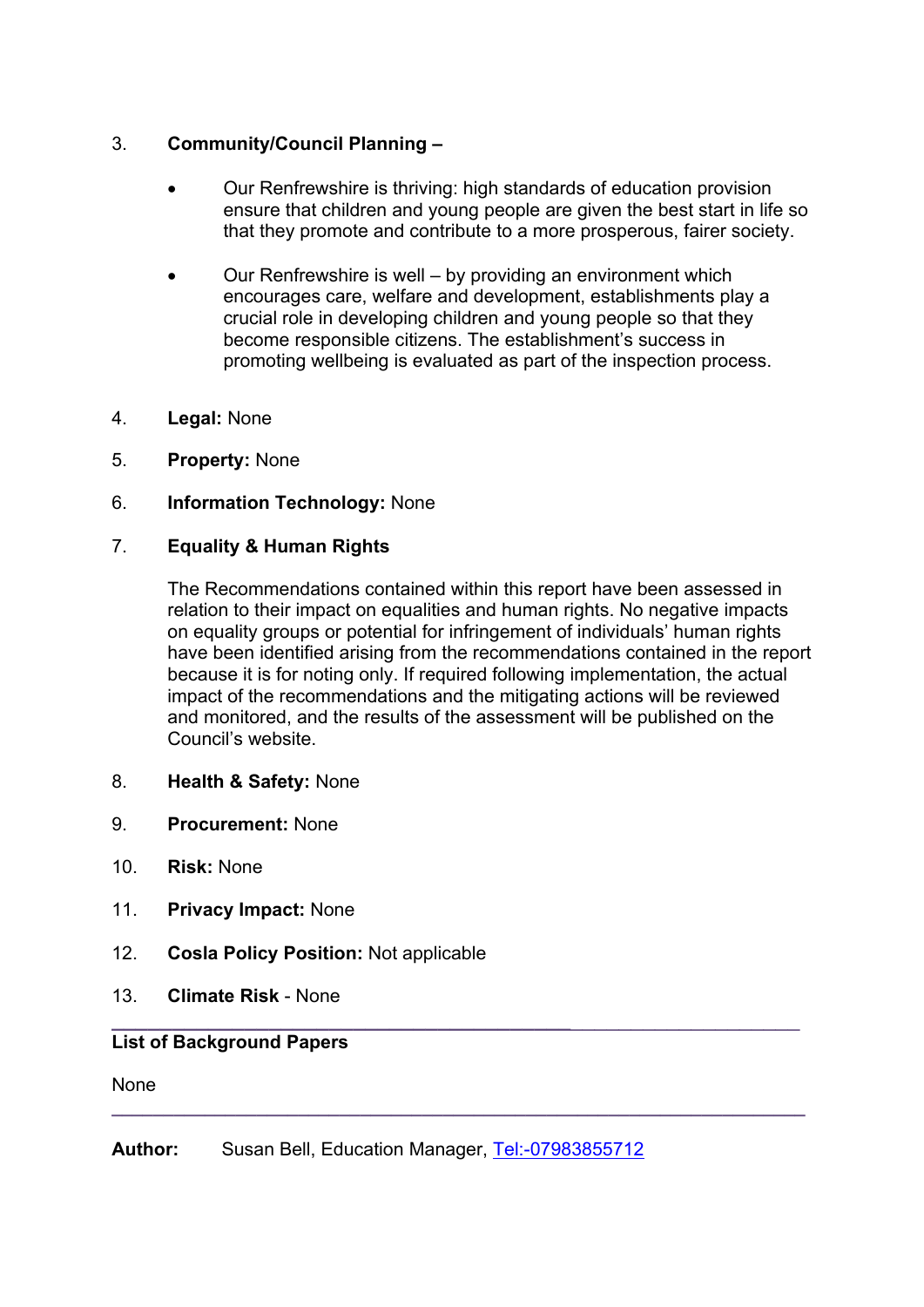

1 March 2022

Dear Parent/Carer

Her Majesty's Inspectors of Education are currently carrying out visits to some schools and early learning and childcare settings across Scotland. When we wrote to you after the last inspection of Riverbrae School, we said that we would engage with the school to report on progress. We recently engaged in discussion with staff and the local authority and carried out a visit to Riverbrae School. Our engagement helped us learn more about how children and their families, have been supported through the COVID-19 pandemic. We also heard about approaches that have been working well to support children's and young people's health and wellbeing, learning and progress. We discussed with the headteacher and local authority officers the school's progress in taking forward the recommendations from our original inspection.

This letter sets out what we found during our visit.

#### **Supporting children, young people and families through COVID-19**

Throughout the lockdowns, staff responded positively by offering online learning to all learners. Less than half of children and young people physically attended the school on part-time rotational places. This rotation helped school staff manage physical distancing requirements more effectively. Staff were able to provide targeted support for individual children and young people. They held regular virtual assemblies, which were popular with learners and their families and helped combat social isolation.

Staff understood the importance of supporting children and families during lockdown. They delivered care packages, undertook wellbeing visits and provided specialist resources for learning. They regularly went beyond the parameters of their usual role to help the wellbeing of the school community. For example, they established a walking group to support parents and carers. Senior leaders also made appropriate referrals to a counselling service that supported the wellbeing of children and young people experiencing loss and anxiety.

#### **Progress with recommendations from previous inspection**

The headteacher has been successful in creating a positive, caring culture at Riverbrae School. She promotes the vision and values of the school and nursery well. Ably supported by her senior leadership team, the headteacher has installed a greater sense of direction for school improvement. Despite the challenges of the pandemic, new approaches to tracking and monitoring have been adopted well by staff and the curriculum is developing effectively. Children's and young people's progress and attainment are improving. Senior leaders now need to ensure that continuous improvement is embedded further across the school and nursery leading to improved outcomes for all children and young people.

Senior leaders are encouraging staff to take on leadership roles. An increasing number of staff are taking on additional responsibilities well. They are leading and contributing effectively to areas of school improvement including children's rights and health and wellbeing. A minority of children and young people have additional responsibilities in the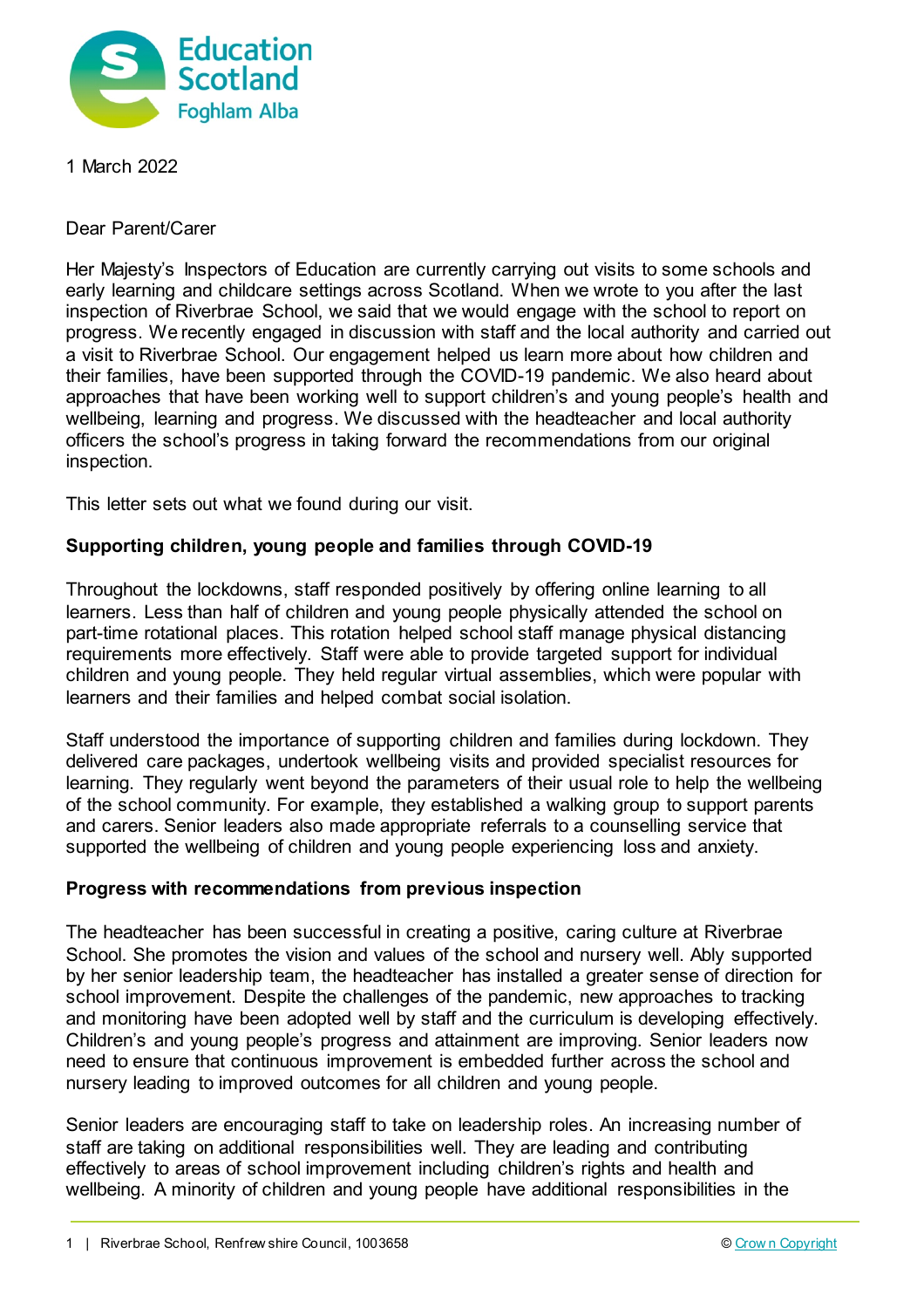

school. They participate well in pupil councils and take on leadership roles in classrooms, across the school and occasionally in the local community. Senior leaders and staff should now identify creative ways for more children and young people to take on leadership roles.

Senior leaders in the nursery now have clearly defined remits and leadership responsibilities. Practitioners in the nursery take on leadership roles well such as completing the wellbeing information for 'team around the child' meetings. Staff now need to look at developing imaginative ways for children to take on leadership roles in the nursery.

Teachers and practitioners are planning learning at the broad general education and senior phase more effectively. They are using personalised planning approaches well to meet the needs and aspirations of children and young people. Whilst planning learning, teachers and practitioners are taking better account of learners' interests and aspirations. At the senior phase, young people now follow bespoke individualised learning programmes incorporating a mixture of National Qualifications and personal achievement awards. Staff now need to streamline their tracking and monitoring approaches. They should focus on recording information which measures progress well and influences future learning.

Senior leaders and practitioners in the nursery have compiled new and improved processes to assess, track, plan and monitor children's progress more effectively. Each child now has a learning and development overview of their progress which teachers update at regular intervals. Senior leaders and practitioners need to ensure these processes are completed timeously for all children and continue to be reviewed regularly.

During the pandemic, nominated staff across the school and nursery took a lead role in developing the curriculum successfully. The new approaches are ambitious and meet better the needs and interests of learners. These developments took place across a variety of curriculum areas including expressive arts and mathematics. Staff in the nursery have improved successfully the learning environment to encourage children to make choices in their play and freely go between the two playrooms. They now need to improve the quality of the outdoor spaces and develop more outdoor learning activities. Staff in the nursery should also continue to reflect on how the curriculum could be developed to meet better children's needs. This should include an increased focus on health and wellbeing, communication, numeracy and mathematics.

Young people at the senior phase are achieving an increasing number and range of National Qualifications (NQ) and personal achievement awards. This has supported all school leavers in June 2021 to move on successfully into further education, training or a job. Senior leaders have put in place aspirational plans to improve attainment and achievement across the school and nursery. They now need to continue to raise expectations of what learners can achieve and to embed further individualised planning approaches. Teachers and practitioners would benefit greatly from increased scrutiny of their learning and teaching approaches.

## **What happens next?**

Understandably, the school has been responding to the challenges resulting from the COVID-19 pandemic. These have had a significant impact on the work of the school. Staff are implementing plans to support recovery. Staff have also been making progress in taking